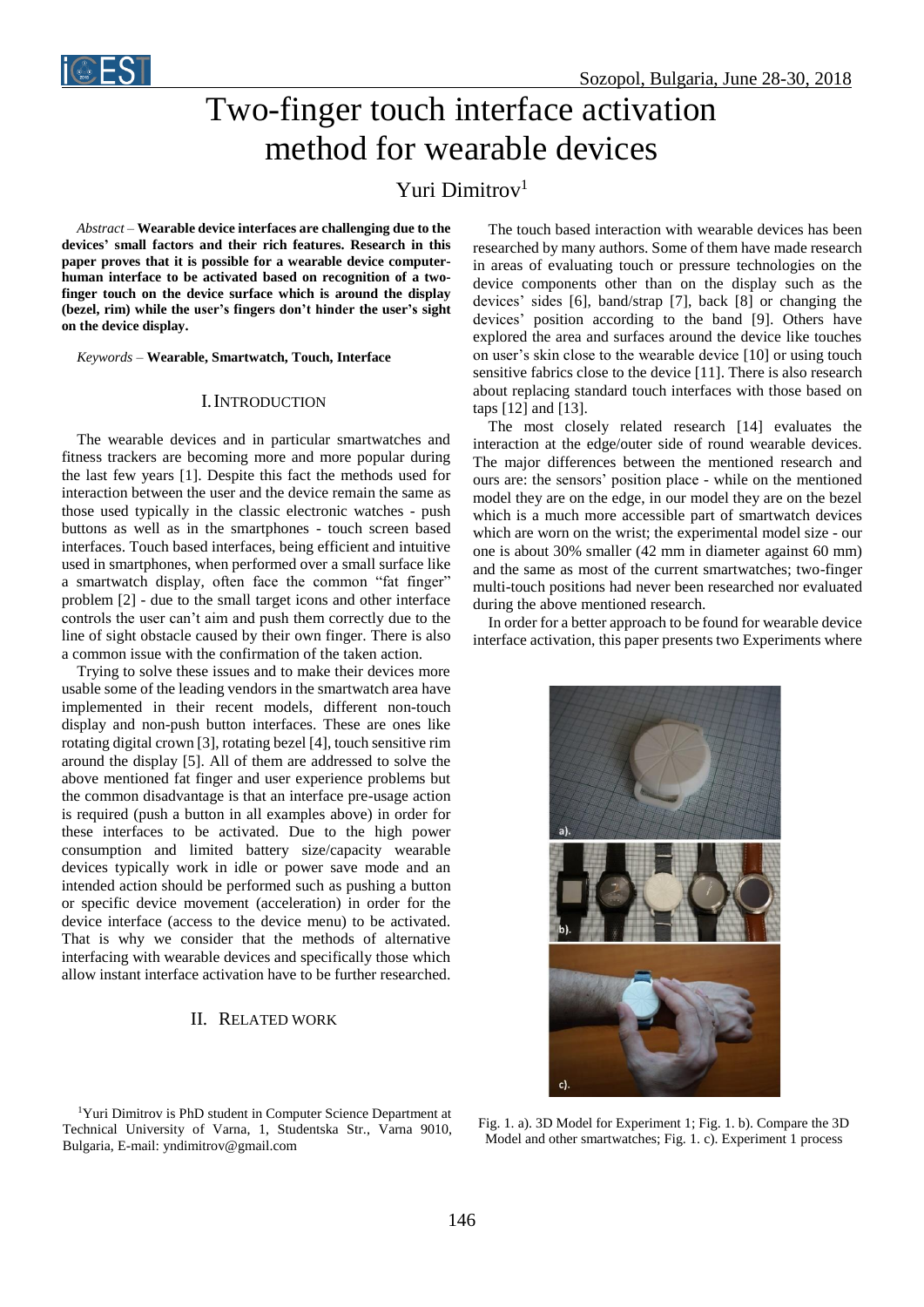

the users interactions with wearable device models are researched and analyzed.

#### III. EXPERIMENT 1

The goal of the Experiment 1 is to prove that two finger touches in two separate and distinguished areas on the device bezel is possible to be registered in order for the device interface to be activated and further interface actions to be performed. In order the goal of the Experiment 1 to be achieved it is need to be proven that, during the two finger touch over the devise bezel, there are enough bigger non-touched spaces (the second and the forth in the sequence "Thumb finger (touched)", "Thumb finger to Other finger (non-touched)", "Other Finger (touched)", "Other Finger to Thumb finger (non-touched)") remained between the two touches. As enough bigger space will be counted a space with 2 or more non-touched hour marks.

Equipment:

In order for the touch areas on the bezel to be observed, a dedicated 3D model was designed and printed (Fig. 1. a).). The aim was the 3D model to be as close as possible to a real watch/smartwatch (Fig 1. b).). The dimensions of the 3D model are - diameter: 44 mm, height: 15 mm, bezel angle: 45<sup>0</sup>, bezel width: 4 mm; color: white; material: PLA. As the aim of the model is bezel touch activities to be recorded no other standard watch/smartwatch interfaces like buttons or crown were added to the model. For more precise observation and the fingers touch areas recording 12 engraved lines were made - one per each 12-houred analogue watch hour mark. The model had lugs for standard 18 mm watch strap to be used.

Group:

The test group for the Experiment 1 consisted of 12 people (male 10, female 2), aged 25-47 (Average 36.5), all right handed, without disabilities, all volunteers.

The process:

The following instructions were given to each participant: To wear the model like an ordinary watch on his left hand and to stand in a relaxed position. After that to raise his/her left hand in a position to see the model's virtual display. He/she was instructed that the only way to interact with the device is to touch the bezel with two fingers. Finally he/she was asked to put his/her leading hand (the right one) thumb and one of the other fingers over the bezel in a way to be able to also see the model's virtual display (Fig. 1. c).). The touched by user fingers engraved hour mark lines were manually recorded in MS Excel spreadsheet. Each participant made three consequential attempts and the data from all three attempts was recorded (there was no try attempt). After each attempt the participant was instructed to go back to a relaxed standing position.

Results:

During the experiment process, after half of the attempts were made (6 from 12), it was decided that the visual measurement process is not precise enough and the data wouldn't be reliable for the purposes of the experiment. Due to this decision the experiment was cancelled and it was decided to proceed directly to Experiment 2.

### IV. EXPERIMENT 2

The goal of the Experiment 2 is the same like as Experiment 1 but using a much more precise way of measurement recording touch areas via electronic touch sensors mounted into the device. For the purposes of the goal of the Experiment 2 as enough bigger non-touched space will be counted a space with 2 or more non-touched sensors (i.e. two areas with 2 or more non-touched sensors from 12 sensors in total).

Equipment:

For the Experiment 2 a new 3D model was designed and printed (Fig 2. a.).) - the same as the one used in Experiment 1 with the following differences - engraved hour mark lines were removed and the model was hollow with an open back in order to access the sensors and their wirings provided. On the bezel of the model 12 capacitive sensors (3x10 mm conductive metal metric screws with 6 mm in diameter heads) were mounted (Fig 2. b). The distance between each two sensors was also 6 mm. The experimental model was driven by an Arduino Mega 2560 computer with a 12 capacitive ports MPR121 extension board connected to it. The 12 capacitive sensors were connected to the MPR121 extension board sensors' ports. To each sensor was assigned an ID from 1 to 12 corresponding to the 12-hour standard watch hour mark place of each sensor. Specially developed for the research purposes software in the Arduino language was used for the experiment. The software detected the starts (touching contact) and the ends (releasing) of the touches made by the participant's fingers independently for



Fig. 2. a). 3D Model for Experiment 2 (left) compared to the 3D Model for the Experiment 1; Fig. 2. b). Experiment 2 3D Model sensors wiring; Fig. 2. c). Experiment 2 process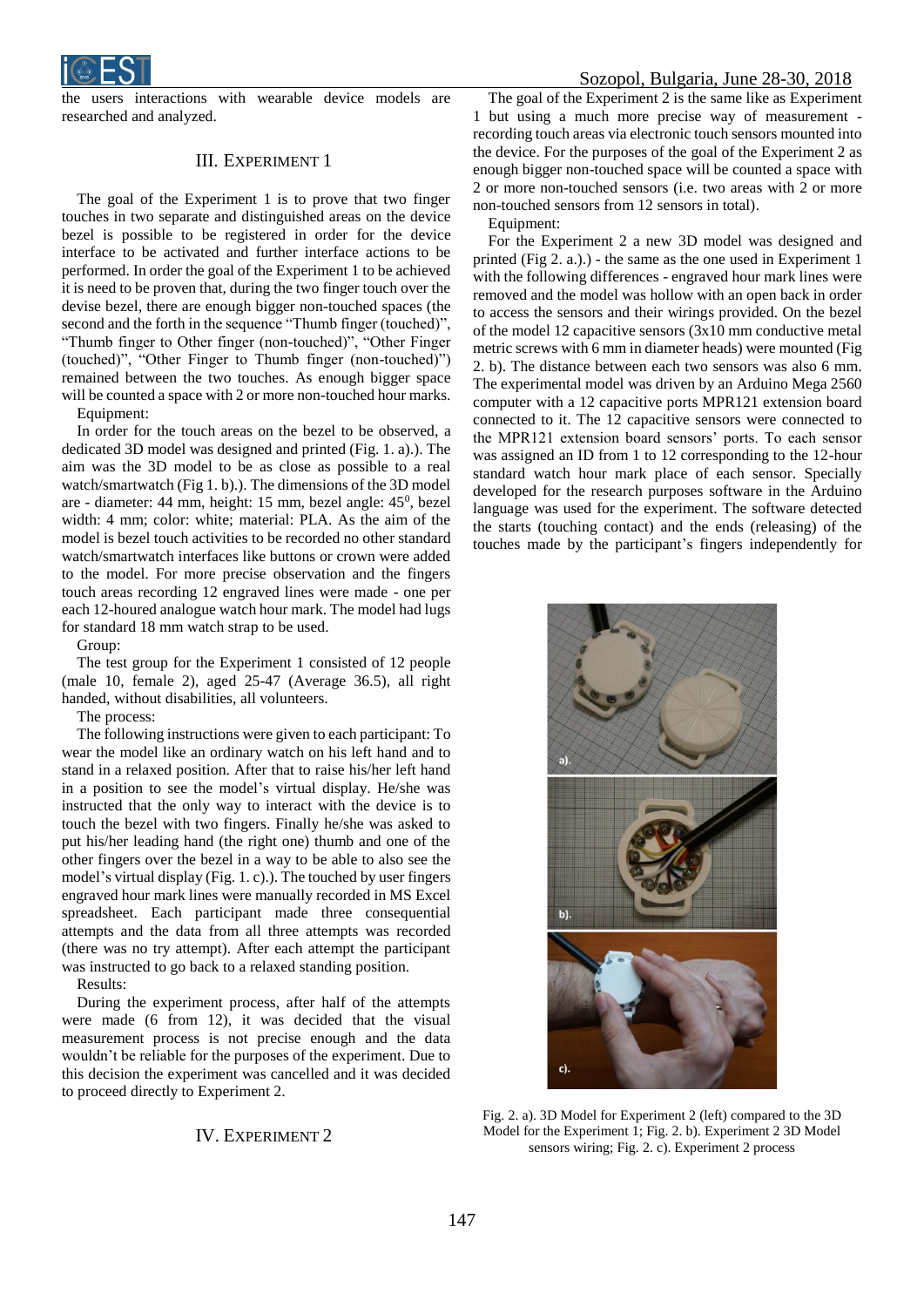

each sensor. The Arduino Mega 2560 computer was connected to a notebook via USB interface and sent the data to the Arduino IDE Serial Monitor. The raw data was then transferred to MS Excel for further processing.

Group:

The test group consisted of 20 people (male 16, female 4), aged 25-49 (average 36), all right handed, without disabilities, with clear and dry hands, without any other worn watches or hand jewelries, all volunteers.

The process:

Each participant was given the same instructions as during the Experiment 1 process. The experiment was held in office conditions. The IDs of the touched sensors were recorded in order the two finger positions to be precisely determined. Each participant made three consequential attempts and the data from all three attempts was recorded (Fig. 2. c).).

Results:

All 60 measurements which were made using the specially designed and printed 3D model for the Experiment 2, were successful and the raw data is presented in Table I.

 $T$ ADIEI EXPERIMENT 2 RAW DATA

| Att.            | Sensor ID (X - touched; Blank - non-touched |                         |                       |                |             |                         |                         |                         |                           |             |                           |                       |
|-----------------|---------------------------------------------|-------------------------|-----------------------|----------------|-------------|-------------------------|-------------------------|-------------------------|---------------------------|-------------|---------------------------|-----------------------|
| No.             | $\mathbf{1}$                                | $\overline{c}$          | 3                     | $\overline{4}$ | 5           | 6                       | 7                       | 8                       | 9                         | 10          | 11                        | 12                    |
| $\mathbf{1}$    | X                                           | X                       |                       |                |             |                         | X                       |                         |                           |             |                           |                       |
| $\overline{c}$  | X                                           | X                       |                       |                |             |                         | X                       |                         |                           |             |                           |                       |
| 3               | $\overline{X}$                              | $\overline{X}$          |                       |                |             |                         | $\overline{\mathbf{X}}$ |                         |                           |             |                           |                       |
| 4               | X                                           | X                       | $\mathbf X$           |                |             |                         | X                       | X                       | X                         |             |                           |                       |
| 5               | $\overline{X}$                              | $\overline{X}$          |                       |                |             |                         | $\overline{X}$          | $\overline{X}$          |                           |             |                           |                       |
|                 |                                             |                         |                       |                |             |                         |                         |                         |                           |             |                           |                       |
| 6               | X                                           | X                       |                       |                |             |                         | X                       | X                       | $\boldsymbol{\mathrm{X}}$ |             |                           |                       |
| 7               | $\overline{X}$                              | X                       |                       |                |             |                         | $\overline{\mathbf{X}}$ | X                       |                           |             |                           |                       |
| 8               | X                                           | $\overline{X}$          |                       |                |             |                         | $\overline{X}$          | $\overline{X}$          |                           |             |                           |                       |
| $\overline{9}$  | X                                           | X                       |                       |                |             |                         | X                       | X                       |                           |             |                           |                       |
| 10              | $\overline{\text{X}}$                       |                         |                       |                |             |                         | X                       |                         |                           |             |                           |                       |
| $\overline{11}$ |                                             |                         |                       |                |             |                         | $\overline{\mathbf{X}}$ | $\overline{X}$          |                           |             |                           | $\mathbf X$           |
| 12              | X                                           |                         |                       |                |             |                         | $\overline{X}$          | $\overline{X}$          |                           |             |                           |                       |
| 13              |                                             |                         |                       | $\bold{X}$     | $\mathbf X$ |                         |                         |                         |                           |             | $\boldsymbol{\mathrm{X}}$ |                       |
|                 |                                             |                         |                       |                |             |                         |                         |                         |                           |             |                           |                       |
| 14              |                                             |                         |                       |                | X           |                         |                         |                         |                           |             | X                         | X                     |
| 15              |                                             |                         |                       | $\mathbf X$    | $\mathbf X$ |                         |                         |                         |                           | $\mathbf X$ | $\boldsymbol{\mathrm{X}}$ |                       |
| 16              |                                             | $\overline{X}$          |                       |                |             |                         | $\overline{X}$          |                         |                           |             |                           |                       |
| 17              | $\overline{X}$                              | $\overline{X}$          |                       |                |             |                         | X                       |                         |                           |             |                           |                       |
| 18              | X                                           | X                       |                       |                |             |                         | X                       | X                       |                           |             |                           | X                     |
| 19              | $\overline{\text{X}}$                       | X                       |                       |                |             | $\overline{X}$          | X                       | $\overline{X}$          |                           |             |                           |                       |
| 20              | $\overline{\text{X}}$                       | X                       |                       |                |             | $\overline{\text{X}}$   | X                       |                         |                           |             |                           |                       |
| 21              | $\overline{\text{X}}$                       | $\overline{\text{X}}$   |                       |                |             |                         | X                       |                         |                           |             |                           |                       |
|                 |                                             |                         |                       |                |             |                         |                         |                         |                           |             |                           |                       |
| 22              | $\overline{\text{X}}$                       | X                       |                       |                |             |                         | X                       | X                       |                           |             |                           |                       |
| 23              |                                             | $\overline{\text{X}}$   | $\overline{X}$        |                |             |                         | X                       | X                       |                           |             |                           |                       |
| 24              |                                             | $\overline{\text{X}}$   | $\overline{X}$        |                |             |                         | X                       | X                       |                           |             |                           |                       |
| 25              |                                             | $\overline{\text{X}}$   |                       |                |             |                         | X                       | X                       |                           |             |                           |                       |
| 26              | X                                           | $\overline{X}$          |                       |                |             |                         | X                       |                         |                           |             |                           |                       |
| 27              | $\overline{\text{X}}$                       | X                       | $\mathbf X$           |                |             |                         | X                       |                         | $\mathbf X$               |             |                           |                       |
| 28              | $\overline{X}$                              | X                       |                       |                |             | X                       | $\overline{X}$          | $\frac{X}{X}$           |                           |             |                           |                       |
| 29              | $\overline{\mathbf{X}}$                     |                         |                       |                |             | $\overline{\mathbf{X}}$ | $\overline{\mathbf{X}}$ | $\overline{\text{X}}$   |                           |             |                           |                       |
|                 |                                             | X                       |                       |                |             |                         |                         |                         |                           |             |                           |                       |
| 30              | $\frac{X}{X}$                               | X                       |                       |                |             | X                       | X                       | X                       |                           |             |                           |                       |
| 31              |                                             | X                       |                       |                |             | $\overline{X}$          | X                       |                         |                           |             |                           |                       |
| 32              | $\overline{X}$                              | $\overline{X}$          |                       |                |             | $\overline{X}$          | $\overline{X}$          | $\mathbf X$             |                           |             |                           |                       |
| 33              | X                                           | X                       |                       |                |             | X                       | X                       | X                       |                           |             |                           |                       |
| 34              | $\overline{\text{X}}$                       | X                       | X                     |                |             |                         | X                       | X                       |                           |             |                           |                       |
|                 |                                             |                         |                       |                |             |                         |                         |                         |                           |             |                           |                       |
| 35              |                                             | $\overline{X}$          | $\mathbf X$           |                |             |                         | $\overline{X}$          | $\overline{\mathrm{X}}$ |                           |             |                           |                       |
| 36              | $\overline{X}$                              | $\overline{\text{X}}$   |                       |                |             |                         | $\overline{\text{X}}$   | X                       |                           |             |                           |                       |
| 37              | $\overline{X}$                              |                         |                       |                |             | X                       |                         |                         |                           |             |                           | X                     |
| 38              |                                             |                         |                       |                |             | $\overline{X}$          |                         |                         |                           |             |                           | $\overline{X}$        |
| 39              | $\overline{X}$                              |                         |                       |                |             | X                       | $\overline{\text{X}}$   |                         |                           |             |                           | X                     |
|                 |                                             |                         |                       |                |             |                         |                         |                         |                           |             |                           |                       |
| 40              | $\overline{X}$                              |                         |                       |                |             | $\overline{X}$          |                         |                         |                           |             |                           | $\overline{\text{X}}$ |
| 41              | $\mathbf X$                                 | $\overline{\textbf{X}}$ |                       |                |             | $\overline{\mathbf{X}}$ | $\mathbf X$             |                         |                           |             |                           |                       |
| 42              |                                             |                         |                       |                |             | $\overline{X}$          |                         |                         |                           |             |                           | $\overline{\text{X}}$ |
| 43              | $\overline{X}$                              |                         |                       |                |             | $\overline{\text{X}}$   | $\overline{\text{X}}$   |                         |                           |             |                           |                       |
|                 |                                             |                         |                       |                |             |                         |                         |                         |                           |             |                           |                       |
| 44              |                                             |                         |                       |                | X           | X                       |                         |                         |                           |             |                           | $\overline{\text{X}}$ |
| 45              | $\overline{X}$                              |                         |                       |                |             | $\overline{\text{X}}$   | $\overline{X}$          |                         |                           |             |                           |                       |
|                 | $\overline{\text{X}}$                       | $\overline{\text{X}}$   |                       |                |             |                         | $\overline{\text{X}}$   |                         |                           |             |                           |                       |
| 46              |                                             |                         |                       |                |             |                         |                         | X                       |                           |             |                           |                       |
| 47              | $\overline{\text{X}}$                       | X                       | $\overline{\text{X}}$ |                |             |                         | $\overline{\text{X}}$   | $\overline{\text{X}}$   |                           |             |                           |                       |
| 48              | $\overline{X}$                              | $\overline{X}$          |                       |                |             |                         | $\overline{\text{X}}$   | $\overline{X}$          |                           |             |                           |                       |
| 49              | $\overline{X}$                              | $\overline{X}$          |                       |                |             |                         | $\overline{X}$          | $\overline{X}$          |                           |             |                           |                       |
|                 |                                             |                         |                       |                |             |                         |                         |                         |                           |             |                           |                       |
| 50              | $\overline{\text{X}}$                       | $\overline{\text{X}}$   |                       |                |             |                         | $\overline{\text{X}}$   | $\overline{\text{X}}$   |                           |             |                           |                       |
| 51              | $\overline{X}$                              |                         |                       |                |             |                         | X                       |                         |                           |             |                           | X                     |
| 52              |                                             | $\overline{X}$          |                       |                |             |                         | $\overline{X}$          |                         |                           |             |                           |                       |
|                 |                                             |                         |                       |                |             |                         |                         |                         |                           |             |                           |                       |
| 53              | X                                           |                         |                       |                |             | $\overline{X}$          | $\mathbf X$             |                         |                           |             |                           | $\overline{\text{X}}$ |
| 54              |                                             | $\overline{\text{X}}$   | $\overline{X}$        |                |             |                         | $\overline{\text{X}}$   | $\overline{X}$          |                           |             |                           |                       |
| 55              | $\overline{X}$                              | $\overline{X}$          |                       |                |             |                         | $\overline{\text{X}}$   | $\overline{X}$          |                           |             |                           |                       |
|                 |                                             |                         |                       |                |             |                         |                         |                         |                           |             |                           |                       |

Sozopol, Bulgaria, June 28-30, 2018

| 56             | $\overline{\mathbf{v}}$<br>zx | $\overline{\mathbf{x}}$ |  |                         | $\overline{\mathbf{x}}$<br>z | $\mathbf{v}$            |  |  |
|----------------|-------------------------------|-------------------------|--|-------------------------|------------------------------|-------------------------|--|--|
| --             | $\overline{\mathbf{x}}$       | $\overline{\mathbf{x}}$ |  |                         | $\overline{\mathbf{x}}$      | $\mathbf{x}$            |  |  |
| $\tau$ o<br>эδ | $\overline{\mathbf{x}}$<br>za | $\overline{\mathbf{x}}$ |  |                         | $\overline{\mathbf{x}}$      | $\overline{\mathbf{x}}$ |  |  |
| 59             | $\overline{\mathbf{x}}$       | $\overline{\mathbf{x}}$ |  | v y                     | x y                          |                         |  |  |
| 60             | $\overline{\mathbf{x}}$<br>Δ  | $\overline{\mathbf{x}}$ |  | $\overline{\mathbf{x}}$ |                              |                         |  |  |

The summarized data is presented in Table II where are shown the Average number of touched/non-touched sensors, Minimum and maximum number of touched and non-touched sensors, and Median of touched/non-touched sensors, per each of the two touched (by thumb and other finger) and the two non-touched (between the fingers touches) areas. The direction determining non-touched areas in columns 2 and 4 is clockwise.

**TABLE II** EXPERIMENT 2 SUMMARIZED DATA

| <b>Sensors</b>    | Thumb<br>finger<br>(touched) | Thumb finger<br>to<br>Other finger<br>(non-touched) | Other<br>Finger<br>(touched) | Other Finger<br>to<br>Thumb finger<br>(non-touched) |  |
|-------------------|------------------------------|-----------------------------------------------------|------------------------------|-----------------------------------------------------|--|
| numbers           |                              | 2                                                   | 3                            |                                                     |  |
| Average<br>number | 1.90                         | 4.42                                                | 1.88                         | 3.77                                                |  |
| Minimum<br>number |                              | 3                                                   |                              | 3                                                   |  |
| Maximum<br>number | 3                            | 6                                                   | 3                            | 5                                                   |  |
| Median<br>value   | $\mathfrak{D}$               | 4                                                   | 2                            |                                                     |  |

In all of the 60 measurements the participants activated two touch areas (averages 1.90 for thumb activated sensors and 1.88 for the other finger activated sensors and medians of 2). No case with less than 3 non-touched sensors between both touch areas was recorded (Table II, Row "Minimum number", columns 2 and 4 values). The symmetrical results for both touched areas and both non-touched areas says that very probably the similar results would be obtained if a research for people with left leading hand is performed.



Fig. 3. Radar chart of the number of touches per sensor in all 60 measurements